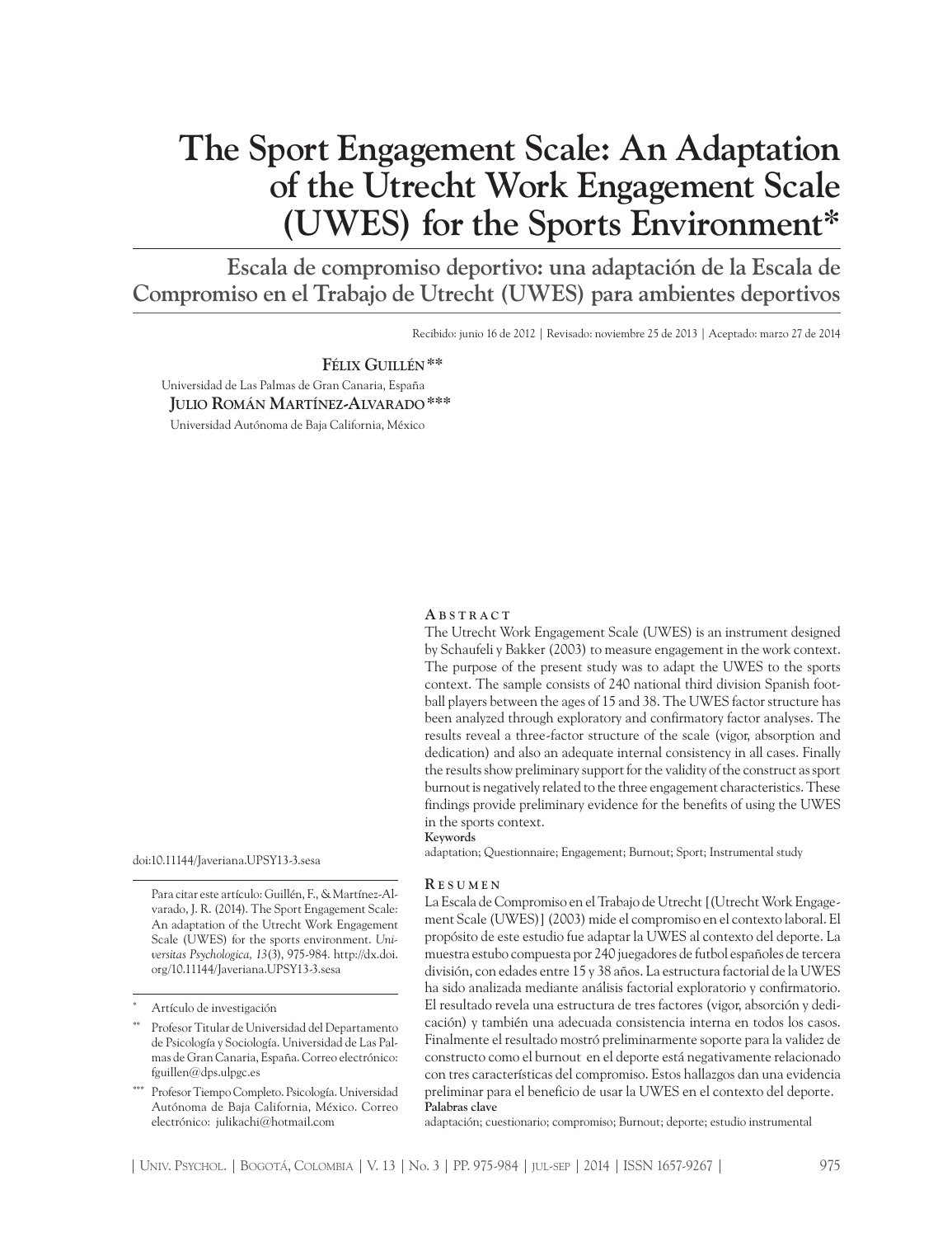An athlete, just as any other person, sees him or herself exposed to situations related to their activity, which can generate enough disquiet to cause the loss of interest in a sport activity, just as a positive experience can make him/her try harder to demonstrate an optimistic attitude about his/her performance. Very few studies have related wellbeing with sport performance. However, there is a wide variety of studies that relate performance with certain negative aspects, such as high anxiety levels (Guillén & Sánchez, 2009; Modroño & Guillén, 2011) or lack of self-confidence (Ede, Hwang, & Feltz, 2011). In the literature, we find two constructs referred to as "engagement" and "burnout". Engagement is the opposite of burnout and is characterized by a feeling of being immersed in an activity such as the practice of sport. The person establishes a link with the activity, which is reflected in a greater dedication and involvement in the task. Thus, engagement is defined as a positive mental state of realization which is characterized by vigor, dedication and absorption (Schaufeli, Salanova, González-Romá, & Bakker, 2002). Vigor is characterized by high levels of mental resilience while carrying out an activity and athletes strive to do their best at the task they are performing even in the face of difficulties. Dedication refers to being strongly involved in one's task and feeling a sense of significance to the opportunity, enthusiasm, inspiration, pride and challenge. Lastly, absorption occurs when athletes are totally concentrated on the task, where time appears to pass quickly and they even experience certain difficulty detaching themselves from the task. Based on the aforementioned, we can consider engagement to be an optimum state in sport and a type of wellbeing. This affirmation is in accordance with the principles of positive psychology which suggest that psychological health must be considered as something more than the absence of disease (Seligman & Csikszentmihalyi, 2000). In a work environment, there is a specific view which refers to engagement as a continuum and burnout as a negative extreme. This focus engenders the study of engagement as a strategy to prevent the symptoms of burnout.

This construct has been widely studied in the work environment (González-Romá, Schaufeli,

Bakker, & Lloret, 2006; Langelaan, Bakker, Van Doornen, & Schaufeli, 2006; Salanova, Schaufeli, Llorens, Peiró, & Grau, 2001; Schaufeli & Bakker, 2004; Schaufeli, Taris, & van Rhenen, 2008) but less research has been carried out within a sports context (Álvarez, Balaguer, Castillo, & Duda, 2009; Hodge, Lonsdale, & Jackson, 2009; Lonsdale, Hodge, & Jackson, 2007; Lonsdale, Hodge, & Raedeke, 2007).

Constructs with a conceptual similarity have been studied mainly within the sports context (e.g. subjective vitality, confidence, engagement, flow, enjoyment, optimism). Lonsdale, Hodge, and Raedeke (2007) conducted study on engagement in a sports environment with 15 elite athletes in New Zealand. Lonsdale, Hodge, and Raedeke (2007) used deductive and inductive techniques in the interview to try to identify the components of athlete engagement in sport. Their results suggested that the engagement construct is composed of three factors: confidence, dedication and vigor. Confidence is the belief in one's ability to attain a high level of performance which allows the athlete to achieve the desired goals. Dedication was defined as an athlete's desire to invest effort and time towards achieving goals that the athlete perceives as important. Lastly, vigor was defined as the physical, mental and emotional energy that the athlete experienced. The absorption dimension did not receive empirical support in this study.

The second part of this study by Lonsdale, Hodge, and Jackson (2007) complements the findings of the qualitative study. The Athlete Engagement Questionnaire (AEQ) was constructed based on the results of the qualitative study and it was later developed and validated (Lonsdale, Hodge, & Jackson, 2007; Lonsdale, Hodge, & Raedeke, 2007). Subsequent analysis was conducted of the psychometric properties of the AEO scale. The final solution of the AEQ supported a model of 16 items distributed in four factors: confidence, dedication, vigor and enthusiasm. Lastly, the AEQ subscales demonstrated the negative relations with the associated factors of the Athlete Burnout Questionnaire ([ABQ]; Raedeke & Smith, 2001), an instrument commonly used to measure burnout in athletes.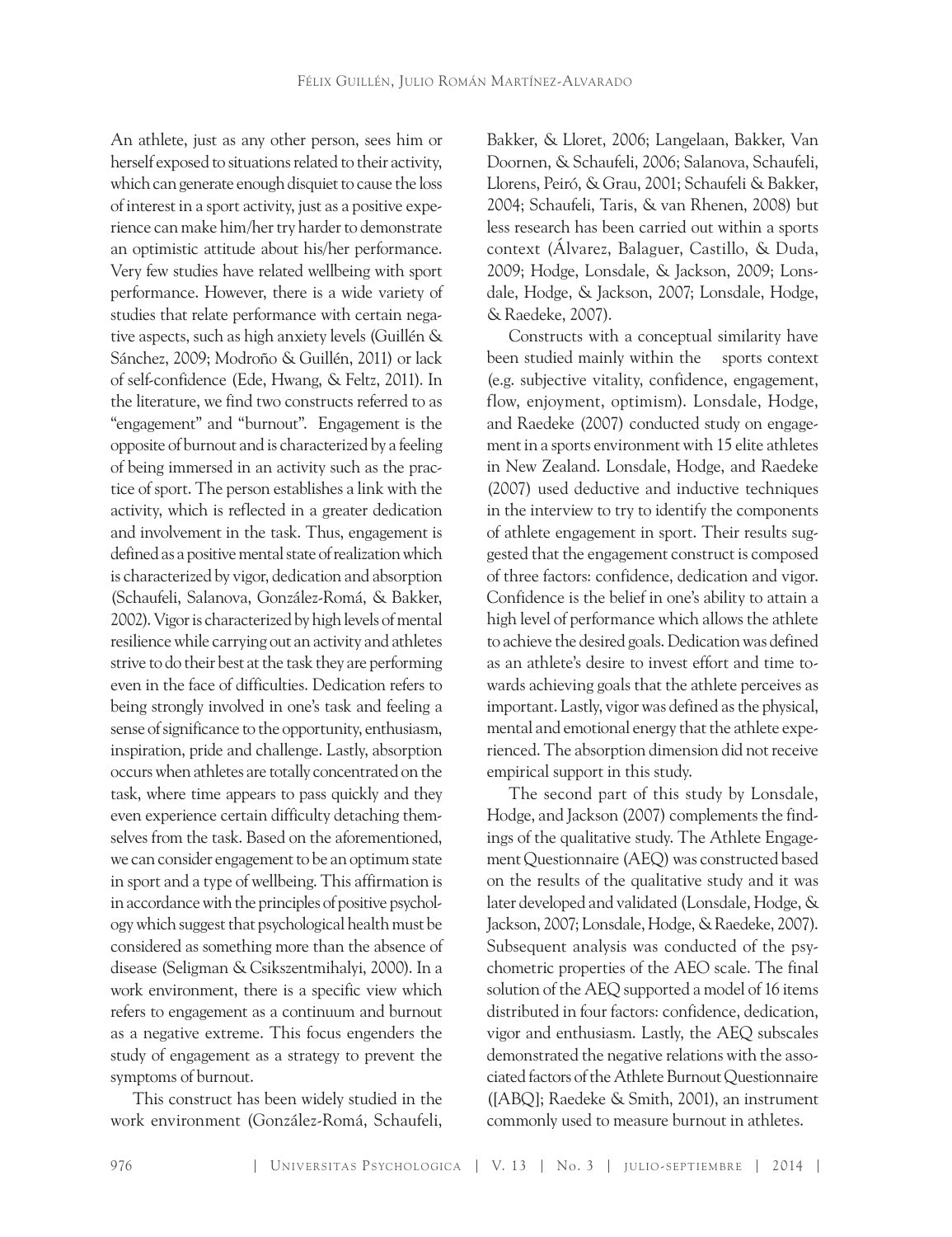Self-determination theory (SDT) (Deci & Ryan, 1985; Ryan & Deci, 2000) is a widely used motivational theory which is pertinent to the study of engagement and enjoyment in a sports context (Álvarez et al., 2009; Hodge, Lonsdale, & Jackson, 2009). Using a self-determination theory perspective, Hodge et al. (2009) conducted an exploratory study of 201 Canadian athletes to identify the antecedents and consequences of engagement. This indicates the basic psychological needs as antecedents of engagement, the flow state as a consequence of engagement and the satisfaction of these basic needs. The Basic Psychological Needs Theory (BPNT) is one of the five mini-theories which integrate the SDT and includes the need for autonomy, competence and relation. The results indicated that satisfaction of the basic needs predicted positively and significantly that engagement is mainly due to the need for autonomy and competence. Engagement did not totally measure the effects of the basic needs on the flow state because the needs of autonomy and competence predict the flow.

Schaufeli, Salanova et al. (2002) developed the "Utrecht Work Engagement Scale" (UWES) to measure the engagement construct in a work environment. Their aim was to know employees' level of involvement in their work environment and its relation with their welfare. This questionnaire has been validated in different countries: Holland, Belgium, Spain and Portugal (Salanova et al., 2001; Schaufeli, Salanova et al. 2002; Schaufeli, Martínez, Marques-Pinto, Salanova, & Bakker, 2002; Schaufeli & Bakker, 2003), with different groups (workers and students) and different versions (UWES-17, UWES-15, UWES-9). International UWES data bases which bring together research from different occupational groups in countries such as Australia, Canada, Finland, France, Germany and Norway (Schaufeli & Bakker, 2003), are also used as antecedents. Overall, the reliability of the UWES, as well as the validity of the construct, has been demonstrated in the work environment and to a lesser degree in the academic environment (Schaufeli et al., 2002). Despite this previous work, very little empirical effort has been put into the sports environment to produce an instrument that allows us to measure athlete engagement or engagement in general. Therefore, the purpose of this current research is to adapt the UWES to a team sports environment by studying the psychometric properties, which we will call the Sport Engagement Scale (SES). With this scale, our aim is to have an instrument not only for Spanish speakers but also to be used by sports professionals in all languages.

The general purpose of this study was to adapt the UWES to a sports environment and to validate the scale with a sample of Spanish soccer players, analyzing the factor structure, internal consistency and construct validity of this scale.

# **Method**

## *Participants*

The sample group is composed of 240 soccer players from the Community of Madrid, all of whom are males aged between 15 and 38 years ( $M = 23.75$ ; *SD*= 4.29). The average number of years these men have been playing is  $16.04$  years (*SD* = 4.19). The average length of time they have been affiliated to their present team is 2.13 years  $(SD = 2.72)$ . They reported an average of 8.69 hours  $(SD = 1.83)$  of physical training per week.

#### *Procedure*

Experts on the subject collaborated in the adaptation of items to the sport context. To execute this adaptation, we modified the Spanish version of the UWES (15 items) to the sport context which we have called the Sport Engagement Scale (SES). Once the adaptation of the items was completed, we conducted a pilot test on a small number of soccer players and made the necessary adjustments to obtain the final version of the questionnaire.

The soccer players completed the questionnaire either before or after their training session. They did this voluntarily without the presence of the coach but under the supervision of one of the investigators. Informed consentwas obtained from all participants. Referees were assured of confidentiality for their responses and were asked to be sincere when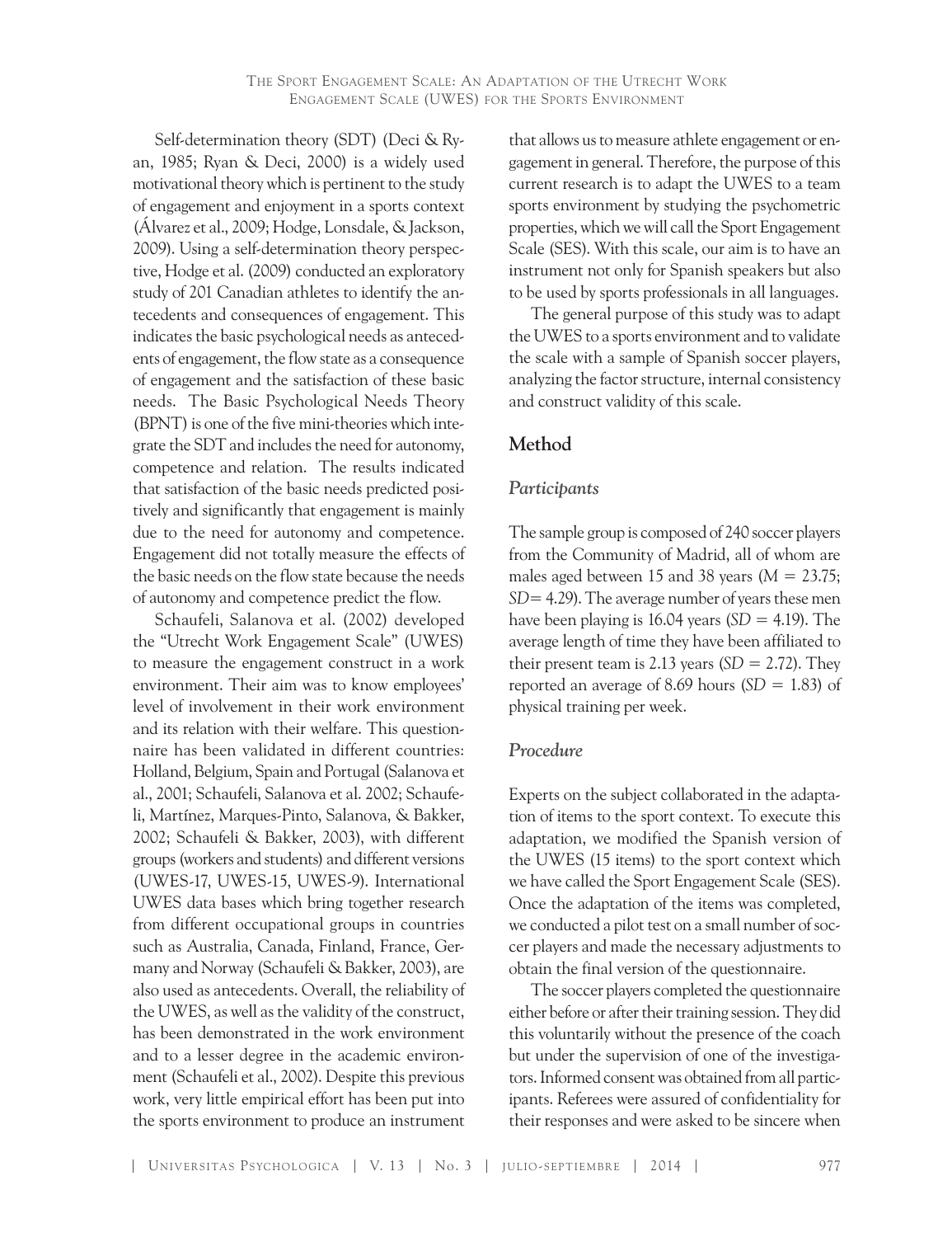responding. An investigator was present while the participants filled in the questionnaire in order to resolve any doubts.

#### *Instruments*

The Utrecht Work Engagement Scale (UWES) was adapted to a sports environment which we called the Sport Engagement Scale (SES) using the Spanish version of the UWES (Salanova et al., 2000). The Sport Engagement Scale (SES) is composed of 15 items distributed in three factors of five items each: Vigor (1, 2, 6, 7, 8), Dedication (3, 4, 5, 9, 12) and Absorption (10, 11, 13, 14, 15). The soccer players were asked to be honest when expressing their feelings during their sport activity. A Likert scale was used ranging from 1 (hardly ever) to 7 (almost always). An example of an item corresponding to the vigor factor is *"I am strong and vigorous in my sport activity".* When looking at the dedication factor, we can find items such as *"I am proud of the work I do".* Lastly, an example of an item for the absorption factor is *"While I am training I am oblivious to everything that is going on around me".* 

To measure sport burnout we used the Inventory of Sport Burnout ([ISB]; Garcés de los Fayos, 1999), which was elaborated taking as reference the Maslach Burnout Inventory (Maslach & Jackson, 1981), an instrument frequently used to measure burnout in the work context, and which has the same three-factor structure as the Athlete Burnout Questionnaire (Raedeke & Smith, 2001). The latter has received the highest empirical support in the sports context. This inventory is composed of 27 items organized in three factors: emotional exhaustion (7 items), depersonalization (11 items) and reduced personal accomplishment (9 items). An example of an item corresponding to the emotional exhaustion factor: *"my work in sport is emotionally exhausting"*. An example of the items of the depersonalization factor: *"whilst practicing my sport activity I treat some of the people around me as if they were objects".* An example of an item included in the reduced personal accomplishment factor: *"I feel more personally accomplished every time I do sport".*

The athletes were asked to grade their answers using a 5-point Likert scale ranging from 1 (I have never felt or thought this) to 5 (I feel or think this daily). The reliability of the ISB has been demonstrated in previous studies (Garcés de los Fayos, 1999; Martínez, 2009), and its Cronbach's alfa coefficient of internal consistency in all subscales has been acceptable (emotional burnout  $= 0.7$ ; depersonalization  $= 0.8$ ; reduced personal fulfillment  $= 0.74$ ).

#### *Data analysis*

Descriptive statistics (means, standard deviations, skewness, and kurtosis) were computed for the 15 items which are components of the questionnaire, with the intention of examining the normalcy of the distribution of our data. For the analysis of the psychometric properties of the scale, we carried out an exploratory factor analysis of the principal components accepting those items with self-values greater than 1. We used orthogonal rotation (varimax) eliminating those items with a factor weight of less than .40 and correlations below .30 with the rest of the items that formed part of the factor to which they belonged.

The factor structure of the SES was tested with a confirmation factor analysis (CFA) using the program AMOS 7.0 and using the method of maximum likelihood to evaluate two models: the first model of 13 items comprising a structure of three factors, and the second model of 15 items organized as one factor. We used the following indices to check the adjustment of these models: chi squared divided by the degrees of freedom  $(\chi^2/gl)$  the General Fit Index (GFI), the Comparative Fit Index (CFI), the Tucker-Lewis Index (TLI), the Incremental Fit Index (IFI) and the Root Mean Square Measure of Approximation (RMSEA). A  $\chi^2$  /*gl* quotient lower than 5 indicates a good fit of the model. The GFI is one of the most used indices, because it is not affected by the size of the sample. It takes into account values between 0 and 1 indicating a good fit with values above 0.09. The IFI indicates improvements in the fit of the model by degrees of freedom in comparison with the base line of the independent model. Values that are equal to or above 0.09 are considered acceptable.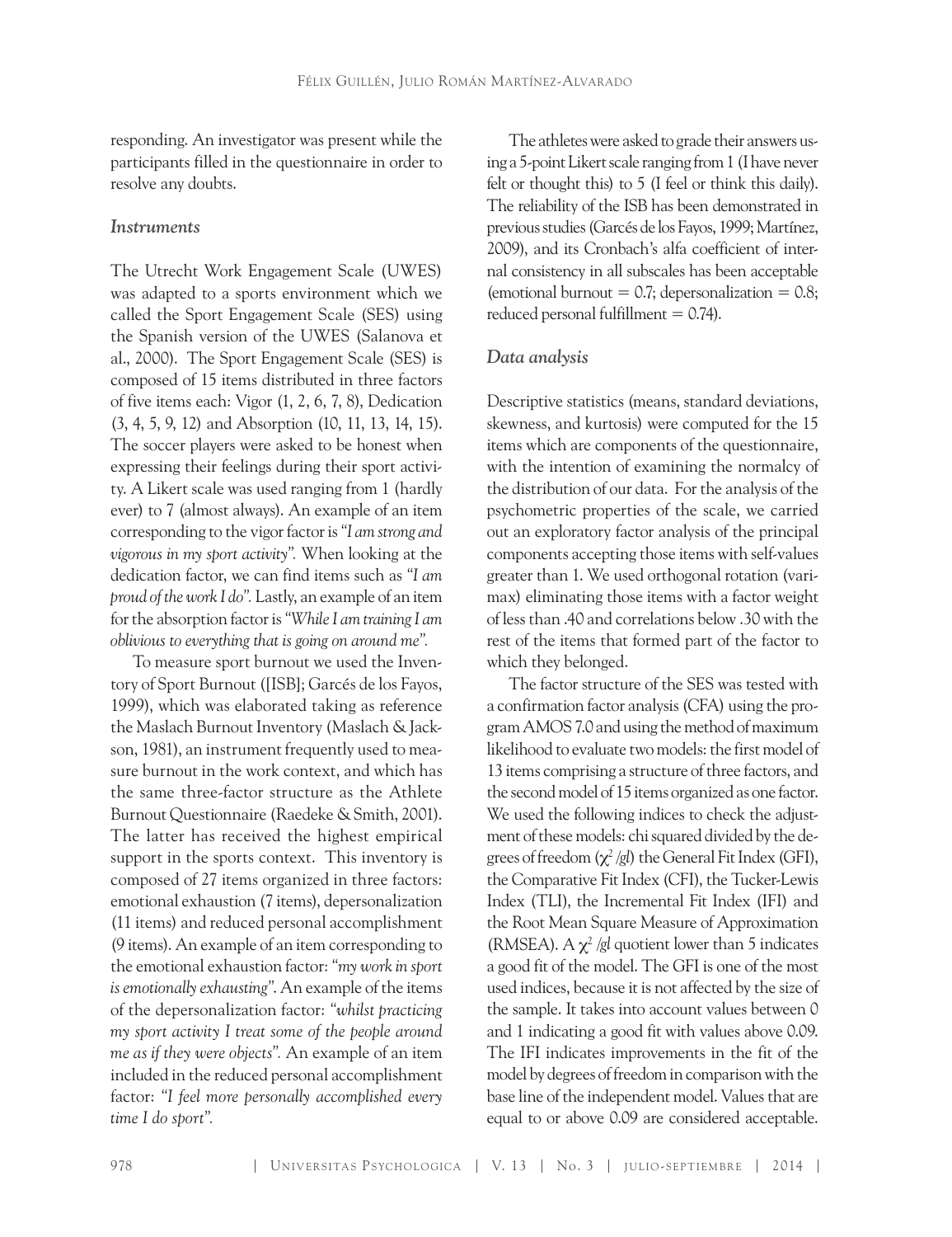The CFI is one of the incremental fit indices most used to contrast theoretical models with samples of over 100 subjects. It uses values between 0 and 1 recommending values equal to or above 0.09 for a good fit and above .95 for an excellent fit of the model (Hu & Bentler, 1999). The TLI considers the degree of freedom of the proposed and null models. Values that are equal or above .90 indicate a good fit of the model. The RMSEA checks the degree of poor fit of the residuals of the covariance matrixes of the theoretical and empirical model. Values of between .05 and .10 are considered acceptable (Cole & Maxwell, 1985).

A correlational analysis was carried out using the Pearson coefficient- between the three engagement factors and the sport burnout factors together with their respective global or total scores. A negative significant relation between these factors would confirm the validity of the construct of the scale. Finally, the internal consistency of the Sport Engagement Questionnaire was analyzed using Cronbach's alpha.

# **Results**

## *Descriptive Statistics*

Table 1 provides the descriptive statistics of the 15 items of the SES. The data indicated normalcy in all

#### **Table 1**

*Descriptive Statistics of the Items in the Sport Engagement Questionnaire*

of the cases with asymmetrical values that oscillate between -1.2 and 1.6 normalcies of the data, which allows us to test the factor model.

# *Exploratory Factor Analysis*

The final solution indicated a structure of three factors comprising 13 items (vigor, 4 items; dedication, 4 items; absorption, 5 items), which explained 57.91% of the variance. Vigor accounted for the greatest amount of explained variance (21.99%) followed by dedication (21.17%) and absorption (14.74%).

The items that presented problems were item 6 of the vigor factor and items 3 and 9 of the dedication factor which gave a low factor weight for the initial factor (0.76, 0.66 and 0.64 respectively). These items loaded significantly in other factors for which they were not designed in the original version of the UWES but could be supported in a one-factor structure of the scale. Table 2 demonstrates the final solution including only the items that are loaded in their respective factors.

# *Confirmatory Factor Analysis*

To obtain the construct validity of the SES, we tested two models using a CFA of maximum likelihood. The three-factor Model 1 includes only

| <b>Item</b>                                                      | M    | <i>SD</i> | Asymmetry | Kurtosis |
|------------------------------------------------------------------|------|-----------|-----------|----------|
| 1. I am able to train for long periods of time                   | 5.7  | 1.25      | $-0.97$   | 0.75     |
| 2. I am very persistent in my sport activity                     | 5.84 | 1.19      | $-1.06$   | 1.08     |
| 3. My sport activity is a self challenge                         | 5.6  | 1.13      | $-0.86$   | 0.88     |
| 4. I am enthusiastic about my sport activity                     | 5.74 | 1.17      | $-0.89$   | 0.53     |
| 5. I am proud of the work I do                                   | 5.86 | 1.17      | $-1.2$    | 1.6      |
| 6. I feel full of energy during my training and matches          | 5.37 | 1.23      | $-0.65$   | 0.4      |
| 7. When I get up in the morning I look forward to going to train | 4.88 | 1.53      | $-0.65$   | $-0.06$  |
| 8. I am strong and vigorous in my sport activity                 | 5.44 | 1.09      | $-0.49$   | 0.31     |
| 9. My sport activity is full of meaning and resolve              | 5.45 | 1.24      | $-0.64$   | 0.03     |
| 10. I am carried away by my sport activity                       | 4.92 | 1.47      | $-0.59$   | 0.03     |
| 11. I am happy when I am engrossed in my sport activity          | 5.64 | 1.4       | $-1.15$   | 1.06     |
| 12. I feel inspired whilst carrying out my sport activity        | 5.83 | 1.12      | $-0.97$   | 0.92     |
| 13. I am oblivious to everything going on around me when I train | 5.9  | 1.25      | $-1.11$   | 0.8      |
| 14. I am absorbed in my sport activity                           | 5.83 | 1.13      | $-0.85$   | 0.38     |
| 15. Time flies when I am training or competing                   | 5.88 | 1.07      | $-0.77$   | $-0.2$   |

Source: own work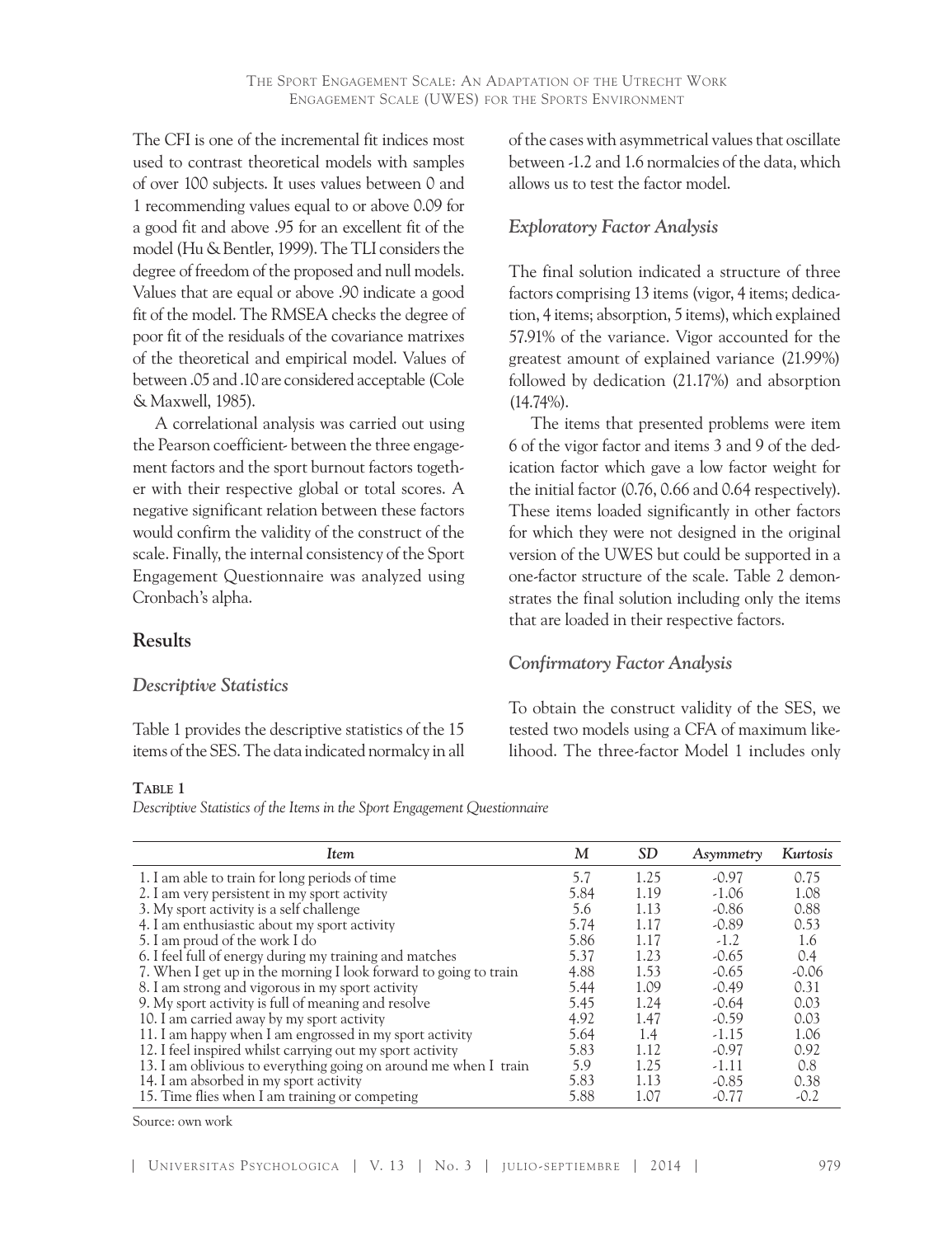| TABLE 2 |                                                   |  |  |
|---------|---------------------------------------------------|--|--|
|         | EFA with Varimax Rotation of the Items of the SES |  |  |

|                                                                                                                  | Components |            |             |  |  |
|------------------------------------------------------------------------------------------------------------------|------------|------------|-------------|--|--|
| Items                                                                                                            | Vigor      | Dedication | Absorption  |  |  |
| 2. I am persistent in my sport activity                                                                          | 0.75       |            |             |  |  |
| 8. I am strong and vigorous in my sport activity                                                                 | 0.7        |            |             |  |  |
| 1. I am able to train for long periods of time                                                                   | 0.53       |            |             |  |  |
| 7. When I get up in the morning I look forward to going to train<br>5. I am proud of the work I do               | 0.4        | 0.64       |             |  |  |
| 12. I feel inspired whilst carrying out my sport activity                                                        |            | 0.61       |             |  |  |
| 4. I am enthusiastic about my sport activity<br>13. I am oblivious to everything going on around me when I train |            | 0.47       | 0.73        |  |  |
| 11. I am happy when I am engrossed in my sport activity                                                          |            |            | 0.65        |  |  |
| 10. I am carried away by my sport activity                                                                       |            |            | 0.62        |  |  |
| 14. I am absorbed in my sport activity<br>15. Time flies when I am training or competing                         |            |            | 0.56<br>0.4 |  |  |

Source: own work

the 12 items loaded under their respective factor in the EFA with orthogonal rotation used previously. This model reflects the view that the three factors of "engagement" (vigor, dedication and absorption) in a sports context are independent but correlate significantly. The second model includes 15 items that hypothesize a one-factor model of the scale. In accordance with the data in Table 3, the two models report indices of a very good fit with a slight difference compatible with not only the three-factor structure of the scale but also the one-factor structure.

The individual validity of each item was analyzed by way of the regression weight that was obtained. Table 4 demonstrates the regression weight and its contribution to the corresponding factor. As we can see, all the items present an acceptable regression weight, higher than the recommended 0.4 (Hair, Anderson, Tatham, & Black, 1999); they range between 0.49 and 0.83, and item 14,

corresponding to the absorption subscale, has the highest regression weight (I'm immersed in my sports activity).

# *Correlations Analysis between the Engagement and Sport Burnout Factors*

In accordance with the assumption that engagement and burnout constitute two ends of a continuum, we analyzed the correlations between the relevant variables with the expectation that we would obtain negative and significant correlations between the burnout and the sport engagement factors.

In Table 5, we can observe the results of the correlations using the Pearson coefficient. All the correlation results were as expected except the depersonalization factor of the ISB (Garcés de los Fayos, 1999). As can be observed, correlations among engagement subscales are positive and significant; the correlation between dedication and absorption

#### **Tabla 3**

*Fit Indices for the Two Hypothesized Models*

|         | $\sim$                           |                                | $\sim$<br>/g | GFI<br><b>ULL</b> | CFI  | T<br>ᆠᆈ         | <b>IEI</b><br><b>TTT</b> | RMSEA |
|---------|----------------------------------|--------------------------------|--------------|-------------------|------|-----------------|--------------------------|-------|
| Model 1 | $\sim$<br>$\sim$ $\sim$<br>85.56 | $\overline{a}$<br>$\Delta$     | 1.82         | 0.94              | 0.96 | n 95<br>◡ 、 ノ ノ | 0.96                     | 0.06  |
| Model 2 | $\bigcap$<br>127.48              | $\overline{\phantom{a}}$<br>ت∵ | 1.63         | 0.93              | 0.96 | 05<br>◡ 、 ノ ノ   | 0.96                     | ◡、◡◡  |

Source: own work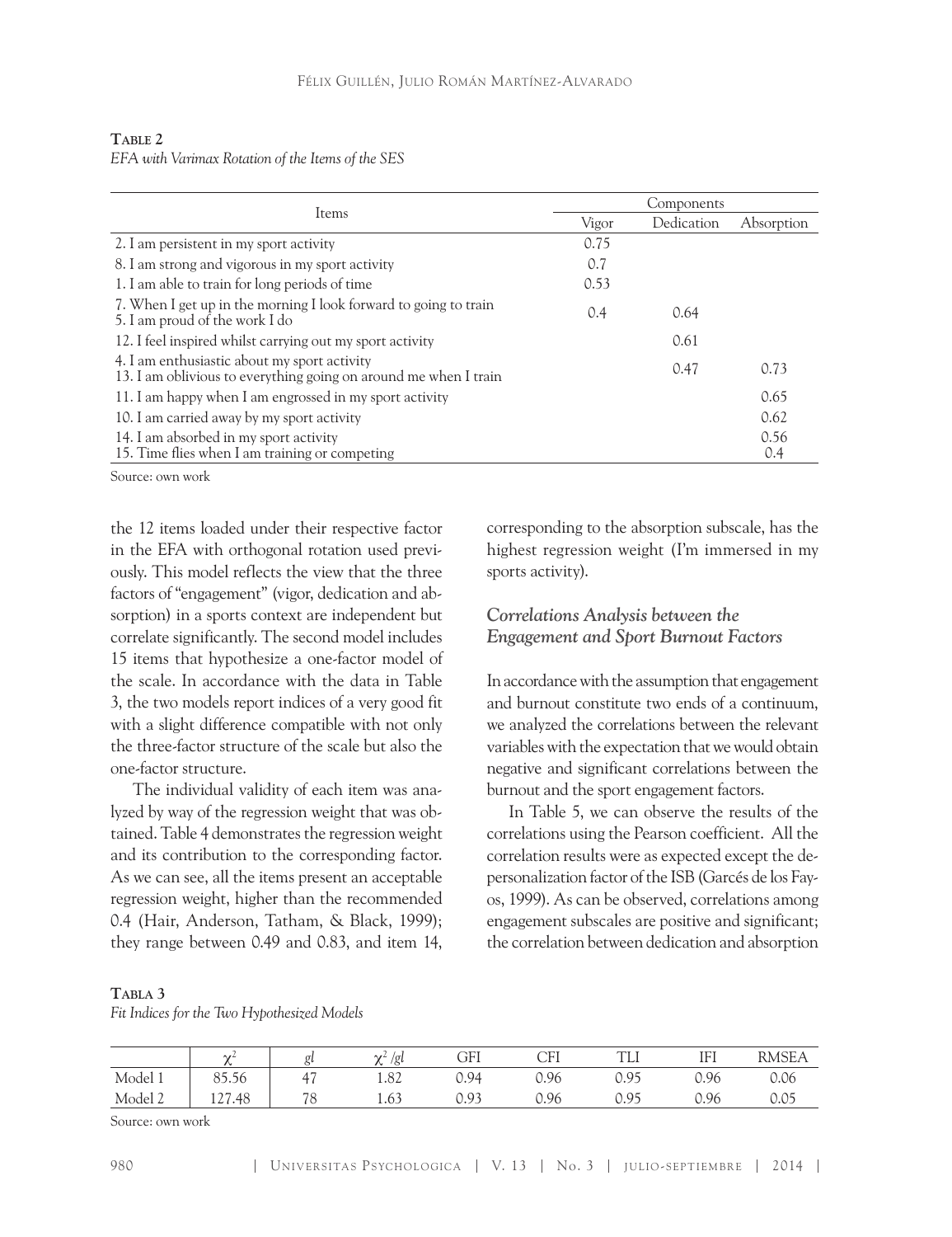#### **Table 4**

*Standardized Regression Weights of the SES Items*

| Item                                                                                                                                                                                                                                                               | Vigor                       | Dedication           | Absorption                          |
|--------------------------------------------------------------------------------------------------------------------------------------------------------------------------------------------------------------------------------------------------------------------|-----------------------------|----------------------|-------------------------------------|
| 2. I am persistent in my sport activity<br>8. I am strong and vigorous in my sport activity<br>7. When I get up in the morning I look forward to going to train<br>1. I am able to train for long periods of time                                                  | 0.75<br>0.64<br>0.64<br>0.6 |                      |                                     |
| 12. I feel inspired whilst carrying out my sport activity<br>4. I am enthusiastic about my sport activity<br>5. I am proud of the work I do                                                                                                                        |                             | 0.77<br>0.73<br>0.62 |                                     |
| 14. I am absorbed in my sport activity.<br>15. Time flies when I am training or competing<br>11. I am happy when I am engrossed in my sport activity<br>13. I am oblivious to everything going on around me when I train<br>10. I am immersed by my sport activity |                             |                      | 0.83<br>0.65<br>0.59<br>0.5<br>0.49 |

Source: own work

is the strongest  $(r = 0.67)$ . Something similar happens among the three burnout subscales, and as it was expected, significant and positive correlations were found, being the one between emotional burnout and depersonalization the strongest  $(r =$ 0.32). Regarding the relationship between burnout subscales and engagement, significant and negative relations were obtained, as it had been predicted; the most significant relation was the one found between dedication reduced personal fulfillment  $(r = -0.45)$ . As for the overall score of both questionnaires, acceptable Pearson coefficients can be observed in all cases except in the depersonalization subscale. We consider the construct to be valid although this factor presented theoretical difficulties.

## *Reliability of the Sport Engagement Questionnaire*

The reliability of the subscales of the SES was assessed using Cronbach's alpha coefficient. The results indicated that the four dimensions of the Sport Engagement Scale all had alpha coefficients that exceeded .70, and thus were considered to be reliable measures of the constructs of interest. The specific Cronbach's alpha values for each dimension, vigor ( $\alpha = 0.75$ ), dedication ( $\alpha = 0.75$ ), absorption ( $\alpha = 0.74$ ) and global scale ( $\alpha = 0.9$ ), are demonstrated in table 6 where acceptable alpha scores can be observed for the three engagement factors.

#### **Table 5**

*Correlations between the Sport Engagement Scale and the Inventory of Sport Burnout Factors*

|                                    |           | 2        | 3         | $\overline{4}$                        | 5        | 6        |          | 8 |
|------------------------------------|-----------|----------|-----------|---------------------------------------|----------|----------|----------|---|
| 1. Emotional/physical exhaustion   |           |          |           |                                       |          |          |          |   |
| 2. Devaluation                     | $0.32**$  |          |           |                                       |          |          |          |   |
| 3. Reduced sense of accomplishment | $0.22**$  | 0.09     |           |                                       |          |          |          |   |
| 4. Total Burnout                   | $0.75**$  | $0.68**$ | $0.63**$  |                                       |          |          |          |   |
| 5. Vigor                           | $-0.33**$ | 0.08     | $-0.33**$ | $-0.28**$                             |          |          |          |   |
| 6. Absorption                      | $-0.26**$ | 0.09     | $-0.29**$ | $-0.22**$                             | $0.54**$ |          |          |   |
| 7. Dedication                      | $-0.4**$  | $-0.03$  |           | $-0.45***$ $-0.42**$ $0.67**$         |          | $0.64**$ |          |   |
| 8. Total SES                       | $-0.38**$ | 0.05     |           | $-0.42**$ $-0.36**$ $0.86**$ $0.84**$ |          |          | $0.89**$ |   |
| $44.4 \cdot 24.001$                |           |          |           |                                       |          |          |          |   |

 $** p < 0.001.$ 

Source: own work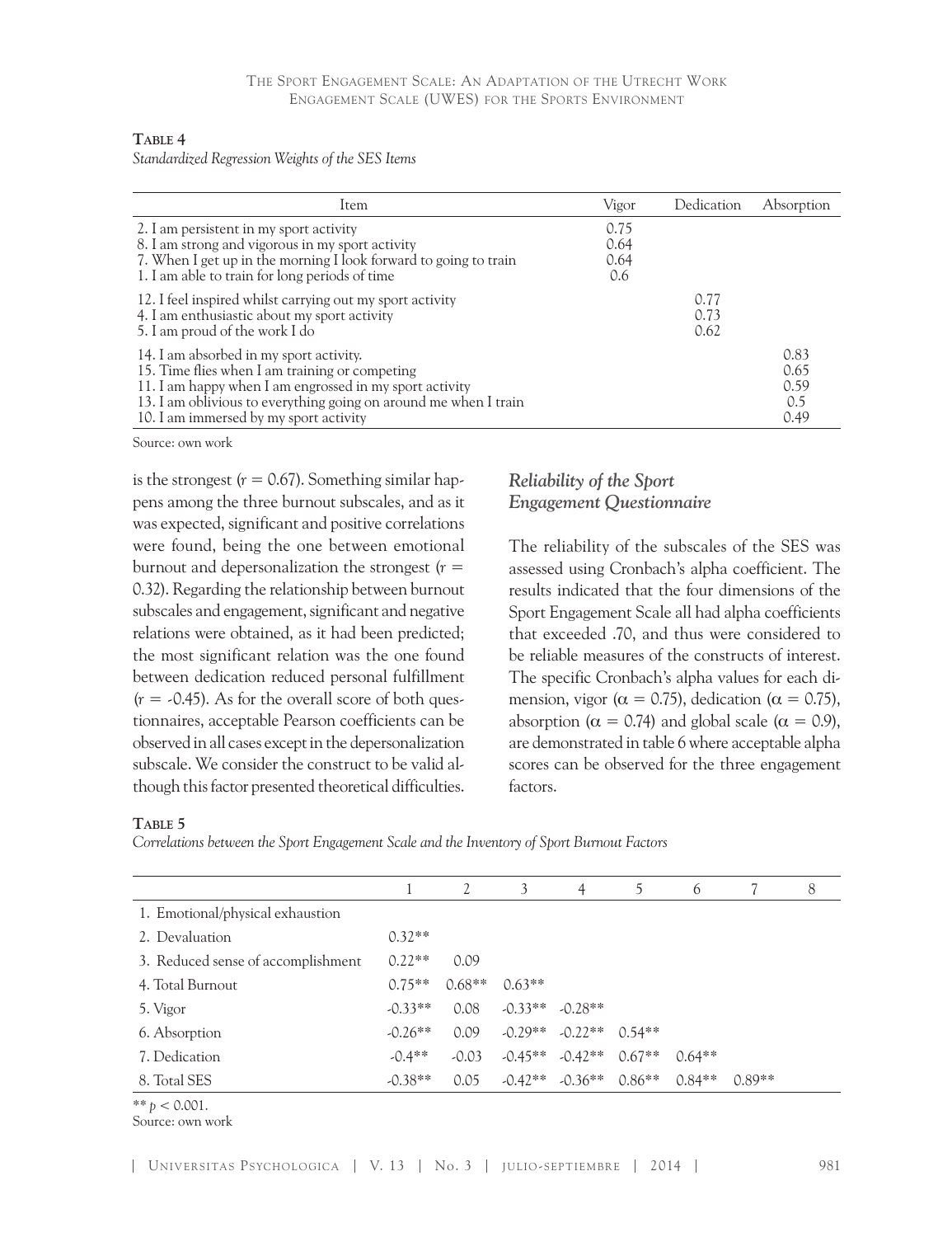## **Discussion**

The objective of this present study was to adapt the UWES to a team sports environment by studying its psychometric properties. The adapted scale has been labelled the Sport Engagement Scale (SES), which is a valid and reliable measure. The importance of this study is that on the one hand it allows professionals of the sports environment to have access to an instrument which helps them to understand the sport situation they are part of because the wellbeing of athletes, the relationship among team members, competitive obligations which are more and more demanding are clearly affecting sport performance. On the other hand, it enables researchers to understand how the characteristics of sport environment relate to psychological variables of athletes, such as optimism, resilience, decision making or burnout.

The results obtained via the exploratory factor analysis support 12 of the 15 items of the original questionnaire. The three items that are not supported by a three-factor structure are supported by means of a one-factor model. We accepted these results as the main reference in subsequent analyses and based on other studies that have advanced not only a three-factor structure but also a one-factor structure of engagement (Schaufeli, Salanova et al. 2002). We tested two models using a confirmatory factor analysis via the maximum likelihood method. The results supported the two models since both demonstrated adequate fit indices. The aforementioned are supported by prior studies carried out in a work environment. Based on the correlations analysis, we decided to adhere to the three-factor structure of engagement as its subscales (vigor, dedication and absorption) correlate positively and significantly, clearly differentiating themselves as three factors. As with a great variety of scales used in sport contexts, its use is adequate usually for different team sports. The internal consistency of the SES was also supported.

In order to assess the concurrent validity of the SES scale we correlated the SES dimensions with indicators of sport burnout. Theoretically, sport engagement and sport burnout represent

two ends of the same continuum. For this reason, we hypothesized that negative and significant correlations would be present between the SES and ISB subscales. The results supported the negative and significant relations between the SES and IBS subscales except with the depersonalization factor of sport burnout, a factor actor that demonstrated certain empirical instability. Factor validity was also tested, calculating the factor weight that each item contributed to its respective factor using a criterion of at least .50 to be considered as a significant contribution to the factor. In the majority of the cases, the results indicated significant factor weights with oscillating values of between .49 and .83. Based on the aforementioned, we can state that the Sport Engagement Scale fulfils the validity of the construct.

In conclusion, based on the results obtained in this study, we consider that the Sport Engagement Scale is an instrument that is reliable and valid for the construct that can be used with Spanish speaking team players that would allow us to study and know the relationship not only with the negative aspects that condition sports performance but also with welfare aspects. It would be very interesting to study the relationship between engagement and aspects such as perseverance, optimism, and resilience.

One limitation was that potential outcomes of engagement were not a focus of the current investigation. Future research that investigates the ability of measures derived from the SES to predict potential outcomes of engagement in sport, including athletes' satisfaction, athletes' performance, could make an important contribution to the scientific literature. Moreover, although we believe that the SES is adequate in general for all team sports, future studies could look at individual sports.

There is much work yet to do to investigate the full utility of the athletes engagement construct. The results of the current study may serve as a guide to subsequent advances in the relevant research.

#### **References**

Álvarez, M. S., Balaguer, I., Castillo, I., & Duda, J. L. (2009). Coach autonomy support and quality of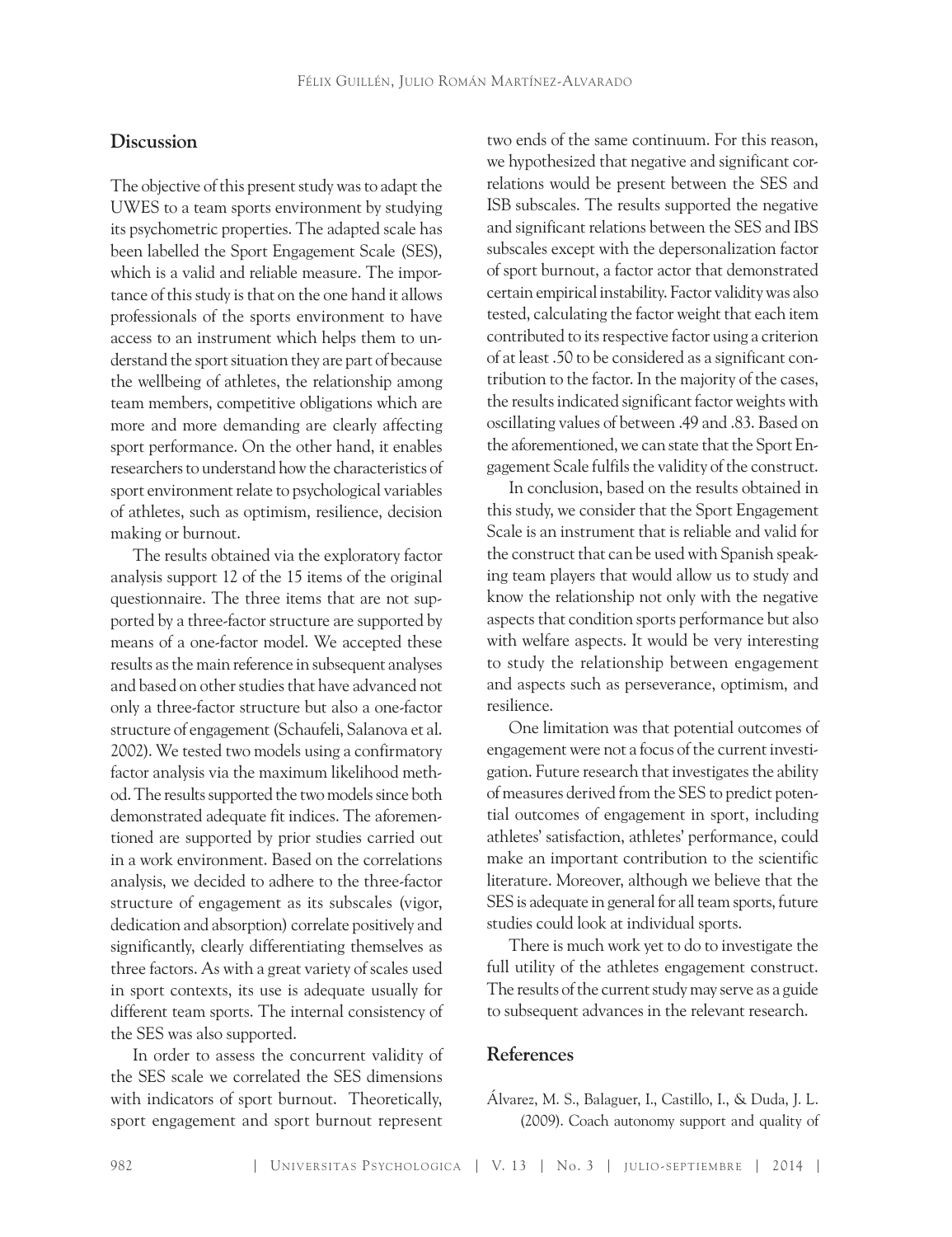sport engagement in young soccer players. *The Spanish Journal of Psychology, 12*(1), 138-148.

- Cole, D., & Maxwell, S. E. (1985). Multitrait-multimethod comparisons across populations: A confirmatory factor analysis approach. *Multivariate Behavioral Research, 18*(4), 147-167.
- Deci, E. L., & Ryan, R. M. (1985). *Intrinsic motivation and self-determination in human behaviour.* New York: Plenum Press.
- Ede, A., Hwang, S., & Feltz, D. L. (2011). Current directions in self-efficacy research in sport. *Revista Iberoamericana de Psicología del Ejercicio y el Deporte, 6*(2), 181-201.
- Garcés de los Fayos, E. J. (1999). *Burnout en deportistas: un estudio de la influencia de variables de personalidad, sociodemográficas y deportivas en el síndrome*. Unpublished doctoral thesis. Murcia: Universidad de Murcia.
- González-Romá, V., Schaufeli, W. B., Bakker, A. B., & Lloret, S. (2006). Burnout and work engagement: Independent factors or opposite poles? *Journal of Vocational Behavior,* 68(1), 165-174.
- Guillén, F., & Sánchez, R. (2009). Competitive anxiety in expert female athletes: Sources and intensity of anxiety in national team and first division panish basketball players. *Perceptual and Motor Skills, 109*(2), 407-419.
- Hair, J. F., Anderson, R. E., Tatham, R. L., & Black, W. C. (1999). *Análisis multivariante.* Madrid: Prentice Hall.
- Hodge, K., Lonsdale, C., & Jackson, S. A. (2009). Athlete engagement in elite sport: An exploratory investigation of antecedents and consequences. *The Sport Psychologist, 23*(2), 186-202.
- Hu, L., & Bentler, P. M. (1999). Cutoff criteria for fit indexes in covariance structure analysis: Conventional criteria versus new alternatives. *Structural Equation Modeling, 6*(1), 1-55.
- Langelaan, S., Bakker, A. B., Van Doornen, L. J., & Schaufeli, W. B. (2006). Burnout and work engagement: Do individual differences make a difference? *Personality an Individual Differences, 40*(3), 521-532.
- Lonsdale, C., Hodge, K., & Raedeke, T. D. (2007). Athlete engagement: I. A qualitative investigation of relevance and dimensions. *International Journal of Sport Psychology, 38*(4), 451-470.
- Lonsdale, C., Hodge, K., & Jackson, S. A. (2007). Athlete engagement: II. Development and initial validation of the Athlete Engagement Questionnaire. *International Journal of Sport Psychology, 38*(4), 471-492.
- Martínez, J. R. (2009). *Clima motivacional percibido, satisfacción de las necesidades básicas y síndrome de burnout en futbolistas de tercera división nacional.* Unpublished Master's thesis, Universidad Autónoma de Madrid, España.
- Maslach, C., & Jackson, S. E. (1981). *MBI: Maslach Burnout Inventory. Manual.* Palo Alto, CA: University of California, Consulting Psychologists Press.
- Modroño, C., & Guillén, F. (2011). Anxiety characteristics of competitive windsurfers: Age, gender, performance outcome. *Journal of Sport Behavior, 34*(3), 281-294.
- Raedeke, T. D. & Smith, A. L. (2001). Development and preliminary validation of an athlete burnout measure*. Journal of Sport & Exercise Psychology, 23*(4), 281-306.
- Ryan, R. M., & Deci, E. L. (2000). Self-determination theory and the facilitation of intrinsic motivation, social development, and well-being. *American Psychologist, 55*(1), 68-78.
- Salanova, M., Schaufeli, W. B., Llorens, S., Peiró, J. M., & Grau, R. (2001). Desde el "burnout" al "engagement": una nueva perspectiva. *Revista de Psicología del Trabajo y Organizaciones, 16*(2), 117-134.
- Schaufeli, W. B., & Bakker, A. B. (2003). *Utrecht Work Engagement Scale. Preliminary Manual*. The Netherlands: Utrecht University.
- Schaufeli, W. B., & Bakker, A. B. (2004). Job demands. Job resources and their relationship with burnout and engagement: A multi-sample study*. Journal of Organizational Behavior, 25*(3), 293-315.
- Schaufeli, W. B., Martinez, I., Marques Pinto, A., Salanova, M., & Bakker, A. B. (2002). Burnout and engagement in university students: Across national study*. Journal of Cross-Cultural Psychology, 33*(5), 464-481.
- Schaufeli, W. B., Salanova, M., González-Romá, V., & Bakker, A. B. (2002). The measurement of Engagement and burnout: A two sample confirmatory factor analytic approach. *Journal of Happiness Studies, 3*(1), 71-92.

| UNIVERSITAS PSYCHOLOGICA | V. 13 | No. 3 | JULIO-SEPTIEMBRE | 2014 | 983